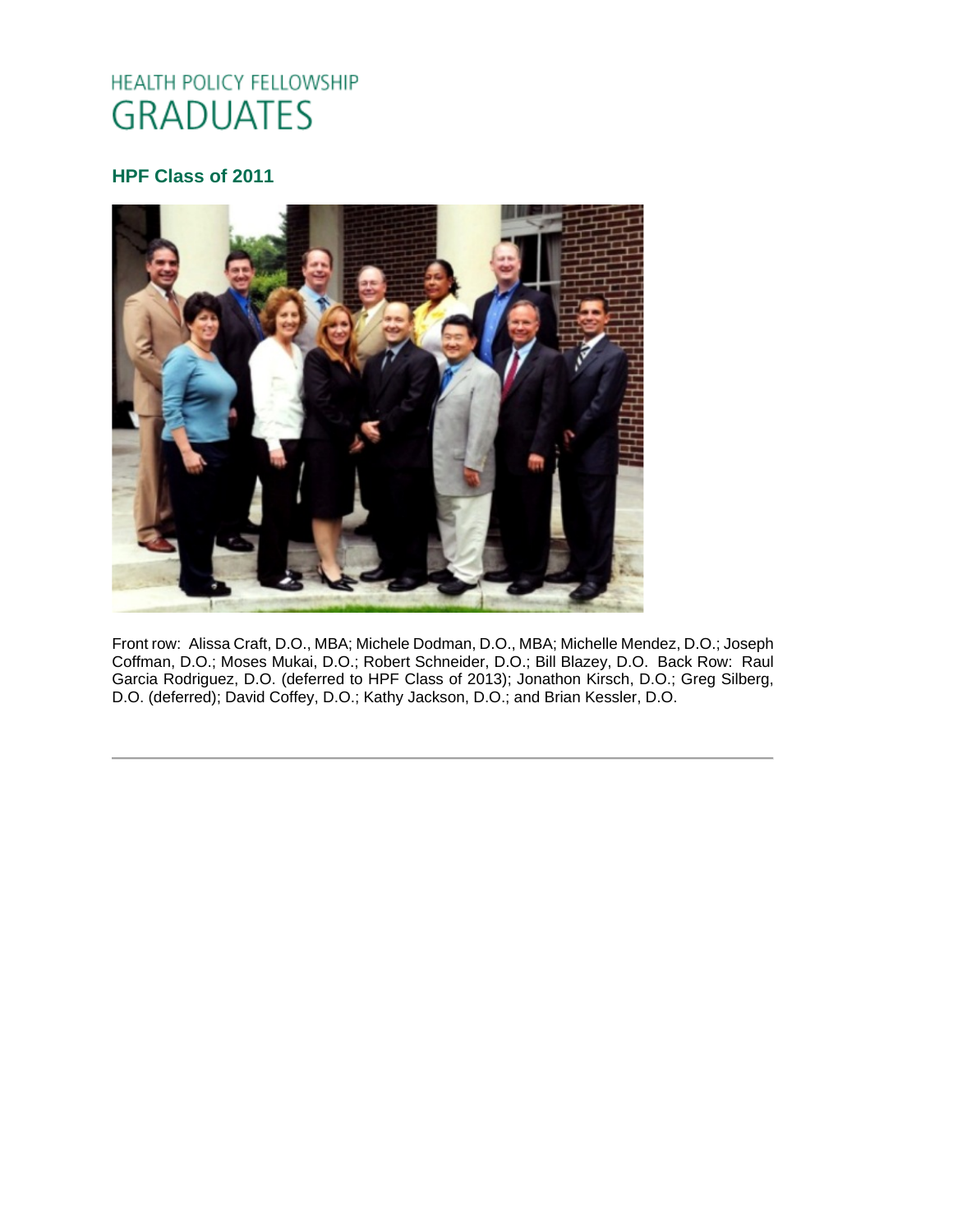

## **Alissa Craft, DO, MBA Corvallis, Oregon**

Graduation PowerPoint: [Comparative Clinical Effectiveness Research –](https://ohio.box.com/s/ug6irvcrzapcam8sfd95w8sta2ezsx3p) Is it Rational or [Rationing?](https://ohio.box.com/s/ug6irvcrzapcam8sfd95w8sta2ezsx3p)

Dr. Craft received her Doctor of Osteopathic Medicine degree from the Kirksville College of Osteopathic Medicine in the Centennial Class of 1992. She completed a pediatric residency at Phoenix Children's Hospital in Phoenix, AZ where she served as chief resident in 1995-96. Dr. Craft later went on to complete a fellowship in neonatal perinatal medicine at the University of California in San Diego, CA. She received a Master of Business Administration degree from the University of Phoenix in 1999. She is board certified in General Pediatrics and Neonatal Perinatal Medicine.

Dr. Craft worked in a full time clinical practice at Phoenix Children's Hospital and Banner Desert Medical Center (now Cardon Children's Medical Center) for eight years before moving into medical education. In 2007 she became Chair of Pediatrics at Midwestern University College of Osteopathic Medicine. In 2009, Dr. Craft relocated to Oregon to serve as the first Director of Medical Education for the new Osteopathic Graduate Medical Education programs at Samaritan Health Services.

Dr. Craft is a member of the American Osteopathic Association (AOA), the American Academy of Pediatrics, and AODME. She also serves as Chair of the Institutional Review Board for Samaritan Health Services and is Past International President of Phi Delta Epsilon Medical Fraternity. Dr. Craft completed the Costin Institute for Osteopathic Medical Educators in 2008.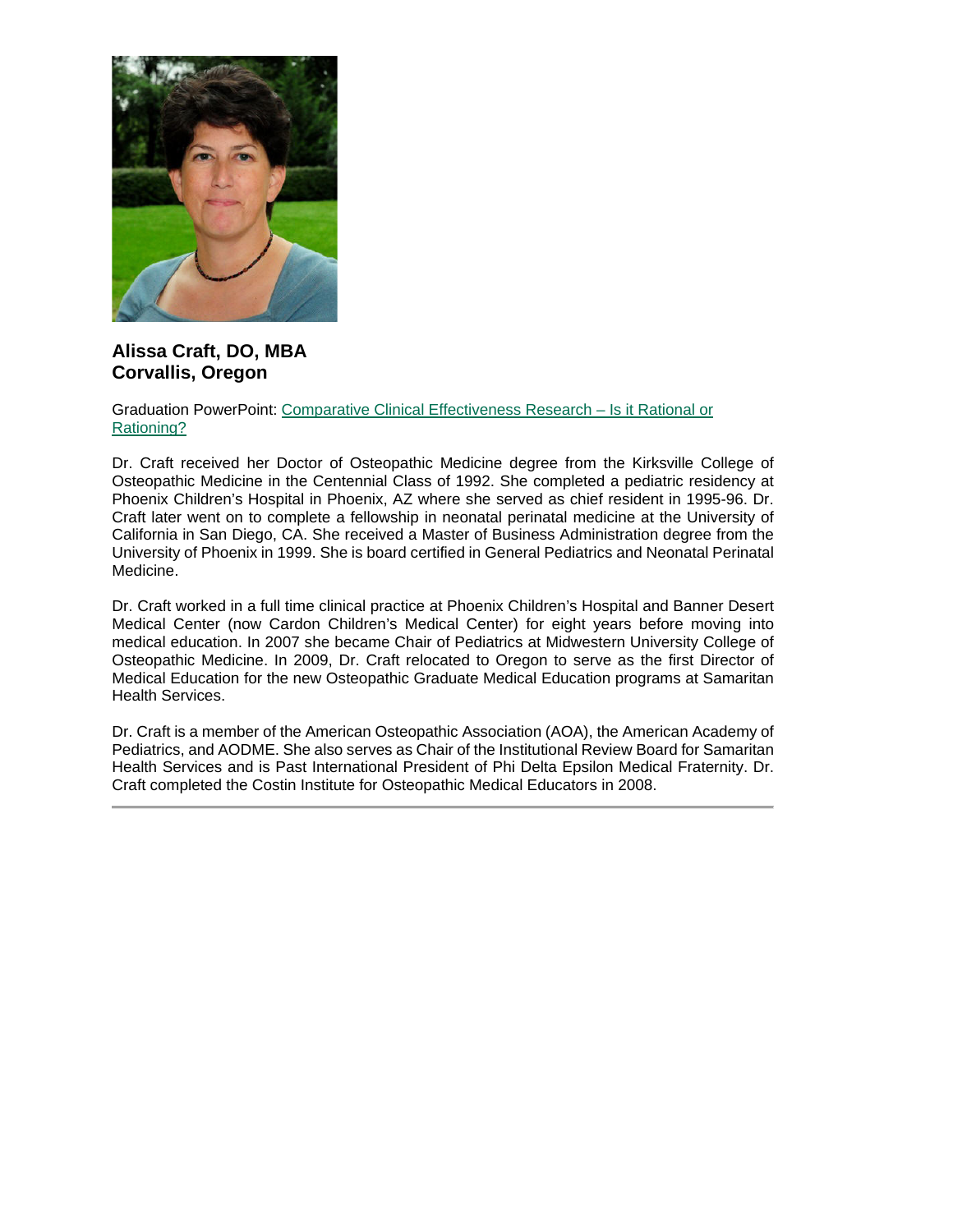

### **William R. Blazey, D.O. Old Westbury, New York**

Graduation PowerPoint: [Patient Centered Medical Home as an Efficient Model of Care Delivery](https://ohio.box.com/s/p5ub2yn9zkqt3m0d7wpmrtnmd6ixyusw)

Dr. Blazey received his Doctor of Osteopathic Medicine from the New York College of Osteopathic Medicine in 2005. He graduated from the State University of New York at Binghamton with a Bachelor of Science in Biology in 2001. He completed an Osteopathic Internship and Family Practice residency at Long Beach Medical Center (Long Beach, New York) in 2008. He is board certified in Family Practice and Osteopathic Manipulative Treatment by the American Osteopathic Board of Family Physicians.

Dr. Blazey is a member of the American Osteopathic Association (AOA), the American College of Osteopathic Family Physicians (ACOFP), the New York State Osteopathic Medical Society (NYSOMS), and the New York State Chapter of the ACOFP. Currently he serves as the secretary of New York State Chapter of the ACOFP. He also is an active member of the Public Health and Wellness Committee for the ACOFP. He serves as the vice-president of the NYCOM Alumni Association. He is a member of the NYSOMS Program Committee.

He is an Assistant Professor of Family Medicine for the New York College of Osteopathic Medicine, New York Institute of Technology. Since 2008, he has developed in roles spanning clinical practice, medical education, and research. He serves on the Community Outreach and Curriculum committees. He provides seminars on wellness and navigation of the healthcare system for underserved communities in Nassau and Suffolk counties. His services are utilized by the Family Practice Residency at Long Beach Medical Center as preceptor for their evening clinic.

New York College of Osteopathic Medicine, New York Institute of Technology sponsors Dr. Blazey's participation in the Health Policy Fellowship.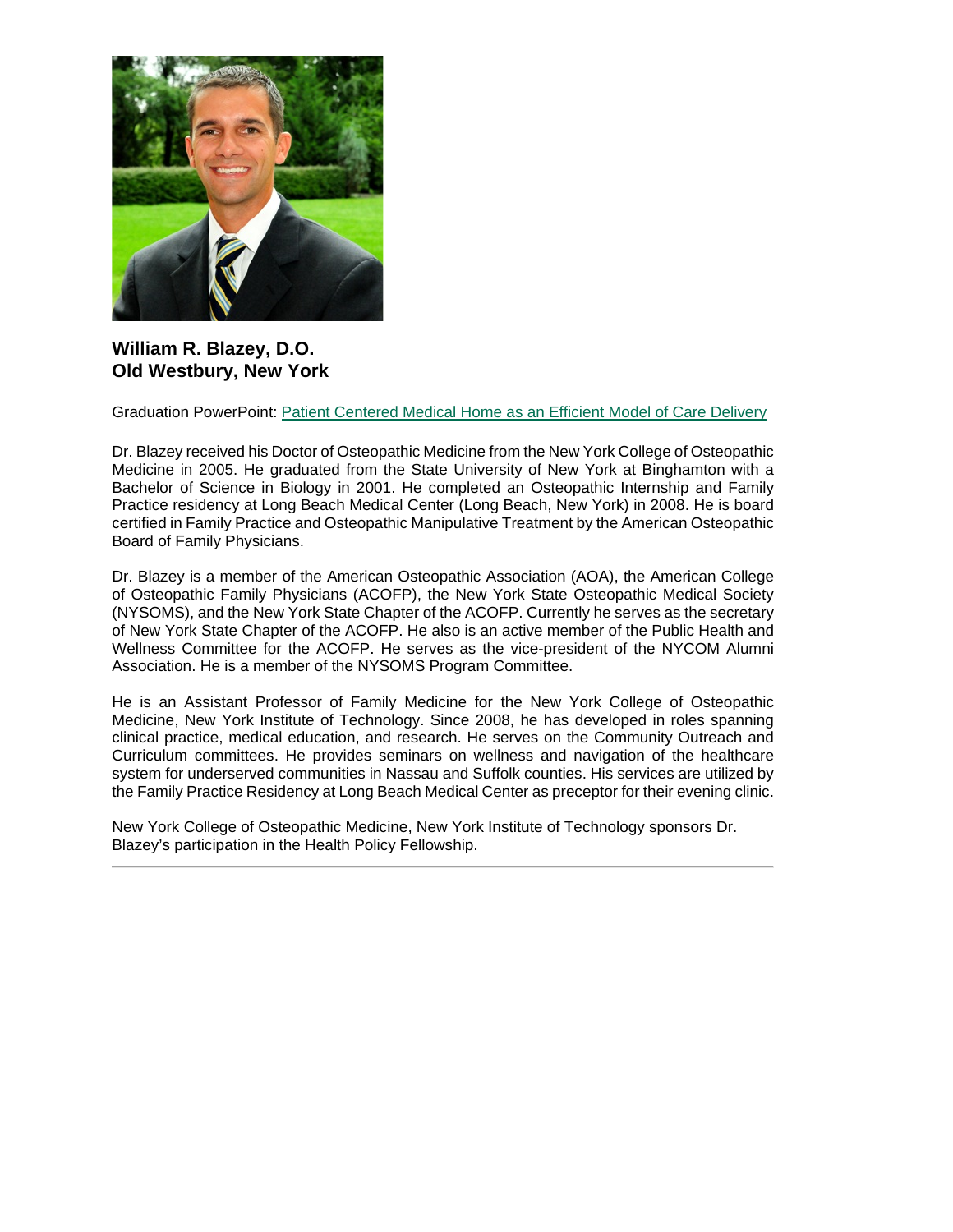

#### **Brian A. Kessler, D.O. Bouie's Creek, North Carolina**

Graduation PowerPoint: [The Impact of Accountable Care Organizations on Healthcare Delivery,](https://ohio.box.com/s/lyf31hl2p11hci0in9ty94nz2knhq7nk)  [the Primary Care Physician and the Medicare Patient](https://ohio.box.com/s/lyf31hl2p11hci0in9ty94nz2knhq7nk)

Dr. Kessler is a 1998 graduate of Lake Erie College of Osteopathic Medicine in Erie, Pennsylvania. He graduated from Saint Vincent College in 1994 with a B.S. in Biology. He completed a one-year traditional rotating internship at Delaware County Memorial Hospital in Drexel Hill, Pennsylvania in 1999 and an Osteopathic Family Medicine Residency in 2001 at South Pointe Hospital in Warrensville Heights, Ohio. Dr. Kessler is board certified in Family Medicine by the American Osteopathic Board of Family Practice (AOBFP).

Since 2001, Dr. Kessler has been practicing full spectrum osteopathic family medicine in Twinsburg, Ohio. During this time, he has been the team physician for Twinsburg High School and serves as the team physician for St. Peter Chanel High School in Bedford, Ohio. In addition to his practice, Dr Kessler is the Director of Osteopathic Medicine and Chief Academic Officer at South Pointe Hospital. He serves on the Medical Staff Executive Committee and is an active member in the Department of Family Medicine. He has served as the past chair of the Family Practice Department and is adjunct faculty in the Family Medicine resident clinic. He continues as a preceptor for Ohio University College of Osteopathic Medicine (OUCOM) and Lake Erie College of Osteopathic Medicine (LECOM) and is a clinical associate professor in Family Medicine at OUCOM.

Dr. Kessler is a member of the American Osteopathic Association (AOA), the American College of Osteopathic Family Physicians (ACOFP), the Ohio Osteopathic Association (OOA), the Cleveland Academy of Osteopathic Medicine (CAOM), Association of Osteopathic Directors and Medical Educators (AODME), the American Association of Medical Review Officers (AAMRO) and the State Chapter of the ACOFP. He is the past president of the ACOFP state chapter and CAOM. He also remains active in the OOA, serving on the executive board as treasurer and as the past District VII (Cleveland) trustee. He is an Ohio delegate to both the AOA and ACOFP House of Delegates. Currently, he is the vice chair of Centers for Osteopathic Research and Education (CORE) Academic Steering Committee (CASC) for OUCOM and president of the Ohio Osteopathic Directors of Medical Education as member of the CORE.

Dr Kessler's participation in the Health Policy Fellowship is sponsored by South Pointe Hospital and the Ohio Osteopathic Association.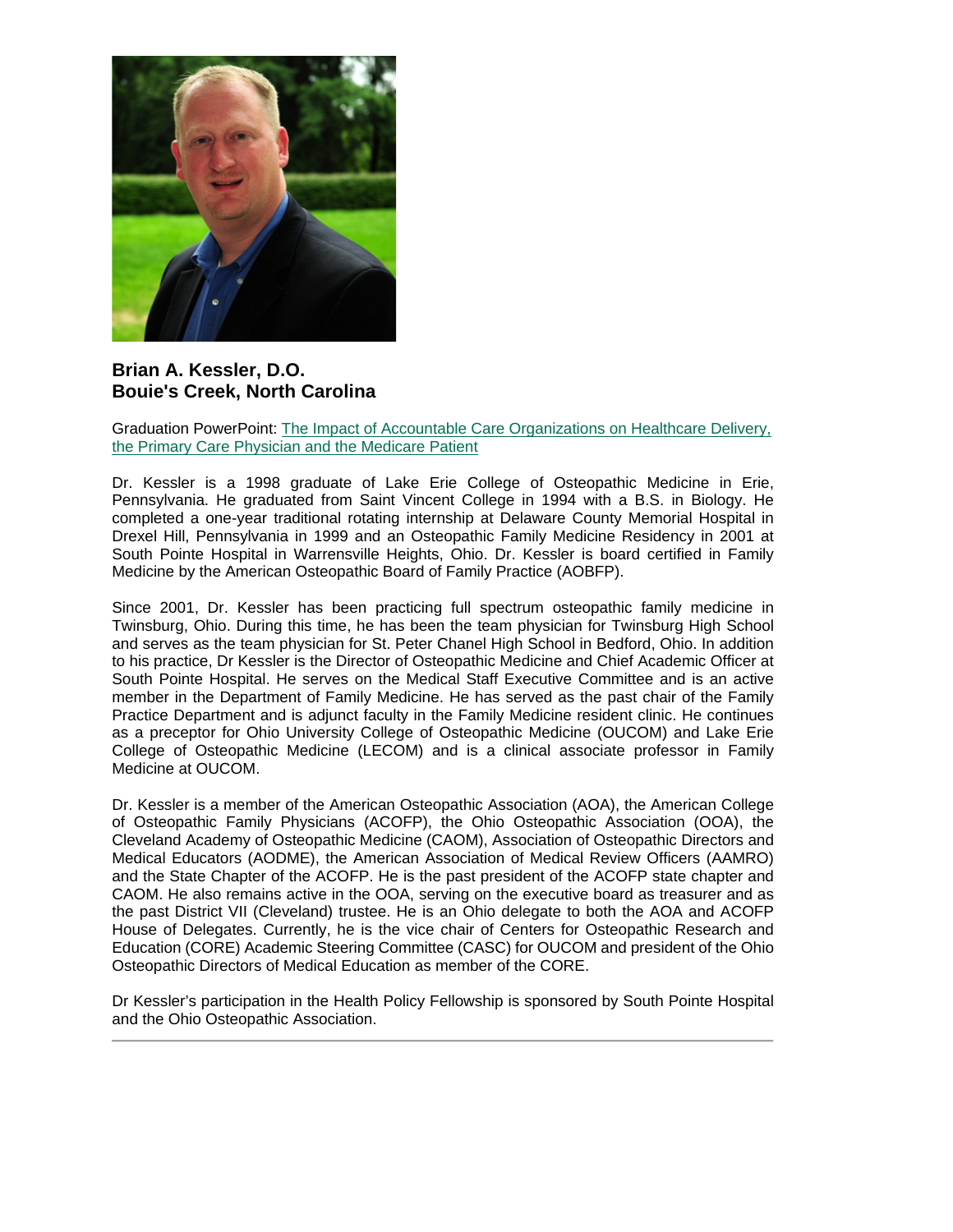## **David Coffey, DO, FAAO Montgomery, Alabama**

#### Graduation PowerPoint: [Maintaining Access to Care for Mentally Ill Populations](https://ohio.box.com/s/gj32h7nis2s8hsvvvhrjm9ujwlc5zqm1)

Dr. Coffey is a 1984 graduate of the Philadelphia College of Osteopathic Medicine (PCOM). Until 1992, he was in teaching service at Metropolitan Hospital and the PCOM hospital while maintaining a private practice. At PCOM, Dr. Coffey served as a Clinical Assistant Professor in the Department of Osteopathic Manipulative Medicine and as a member of the Admissions Committee. He also served as President of the Pennsylvania Academy of Osteopathy from 1988 to 1992. Dr. Coffey is in private practice in Montgomery, Alabama and is affiliated with Jackson Hospital and Noland Hospital of Montgomery. Dr. Coffey currently serves on the Medical Executive Committee and is Credentials Committee Chair at Noland Hospital. He also serves as Clinical Assistant Professor in OMM for the Alabama students attending AT Still University School of Osteopathic Medicine in Arizona.

Dr. Coffey is a member of the American Osteopathic Association, the American Academy of Osteopathy, Alabama Osteopathic Medical Association, Medical Association of the State of Alabama, Montgomery Medical Society, American College of Osteopathic Family Practitioners, Pennsylvania Osteopathic Medical Association, and The Cranial Academy.

Dr. Coffey is board certified in Family Practice, Neuromuscular Medicine, and Osteopathic Manipulative Medicine, and has earned a certificate of Competency from The Cranial Academy. He is a Fellow of the American Academy of Osteopathy and has served on the Fellowship and External Fund Raising Committees. He is a Director on the Cranial Academy Foundation Board and received the Honorary Degree of Fellow of the Cranial Academy in 2008. Dr. Coffey's paper, "C1 Somatic Dysfunction and Unilateral Retro-orbital Cephalgia," was published in the June 2005 edition of the AAO Journal. He serves as an OMM evaluator for the National Board of Osteopathic Medical Examiners and was elected as Trustee of the AAO in 2009. Dr. Coffey represented the Alabama Osteopathic Medical Association as their State Delegate at the AOA delegates meeting in 2009 and 2010.

Dr. Coffey has worked to provide medical relief to Bosnia-Hercegovina, Croatia, and Siberia. In February 2000, he directed a medical relief effort in Kauda, Sudan, following the bombing of a church school, in which nineteen first and second grade children and their teacher were killed. In March 2003, Dr. Coffey was appointed to the Board of Directors of the Bishop Gassis Sudan Relief Fund, and was inducted by the Vatican as a Papal Knight of the Equestrian Order of the<br>Holy Sepulchre. Holy Sepulchre.

Dr. Coffey has served as team physician, coach, and President of the Philadelphia Wrestling Association. Dr. Coffey received the United States Wrestling Federation Urban Achievement Award for distinguished service to urban youth.

Dr. Coffey assumed the office of **President of the American Academy of Osteopathy** (AAO) at the President's Banquet during the annual AAO Convocation in Orlando, Fla., March 23, 2013. He will serve a one-year term.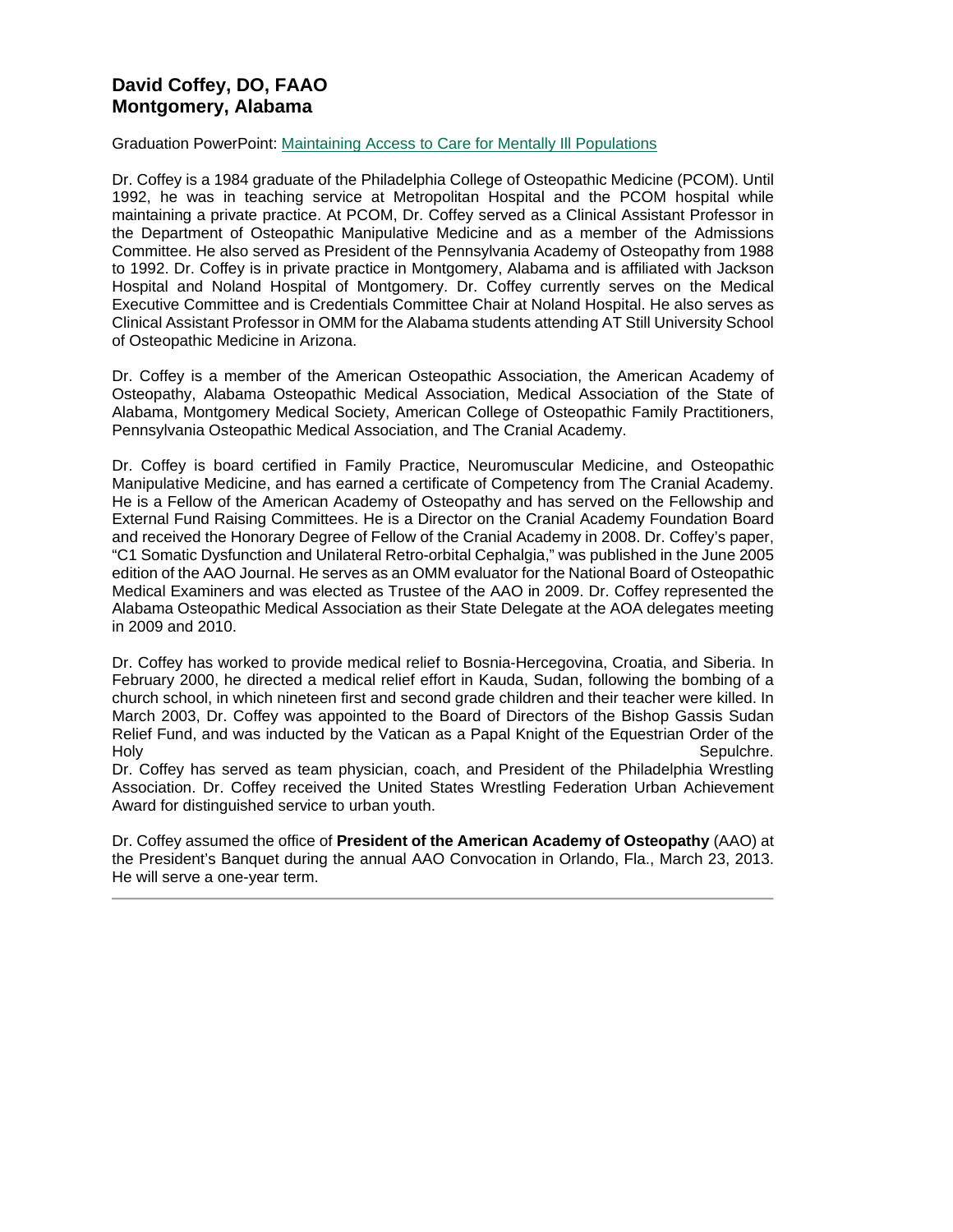

#### **Joseph M. Coffman, D.O. Tulsa, Oklahoma**

Graduation PowerPoint: [Childhood Obesity and the Role Schools Can Play](https://ohio.box.com/s/du1twz4cj3pweapsatoyyrs9qdba30sc)

Dr. Coffman received his Doctor of Osteopathic Medicine degree from Oklahoma State University College of Osteopathic Medicine in 1995. He graduated from the University of Oklahoma with a B.A. in Journalism in 1991. He completed a general rotating internship followed by a family practice residency ending in 1995 at Grandview Hospital in Dayton, Ohio. Dr. Coffman is board certified in Family Medicine by the American College of Osteopathic Family Physicians. His wife, Dr. Darci Coffman, also completed her training at Grandview Hospital and is a board certified family physician.

Dr. Coffman has been in private practice in Oklahoma for twelve years. He currently is employed by the Saint Francis Health System working as a family physician at Warren Clinic in south Tulsa. He has served in leadership and administrative roles during his employment at Saint Francis such as a Medical Quality Committee member and is currently the chairperson for the Ideas and Innovations Committee. He has been active in the osteopathic community in Tulsa serving as President of the Oklahoma State University College of Osteopathic Medicine Alumni Association after four years of board membership. For three years he sat on the Osteopathic Founders Foundation Board, a local organization aiming to support osteopathic medical education and enhance the public's understanding of osteopathic medicine. Dr. Coffman's professional memberships include the American Osteopathic Association, the Oklahoma Osteopathic Association, and the Tulsa Osteopathic Medical Society. Currently he is a member of the American College of Osteopathic Family Physicians and previously he served as the president of the Oklahoma State Society American College of Osteopathic Family Physicians.

Saint Francis Health System is a sponsor for Dr. Coffman's participation in the Health Policy Fellowship.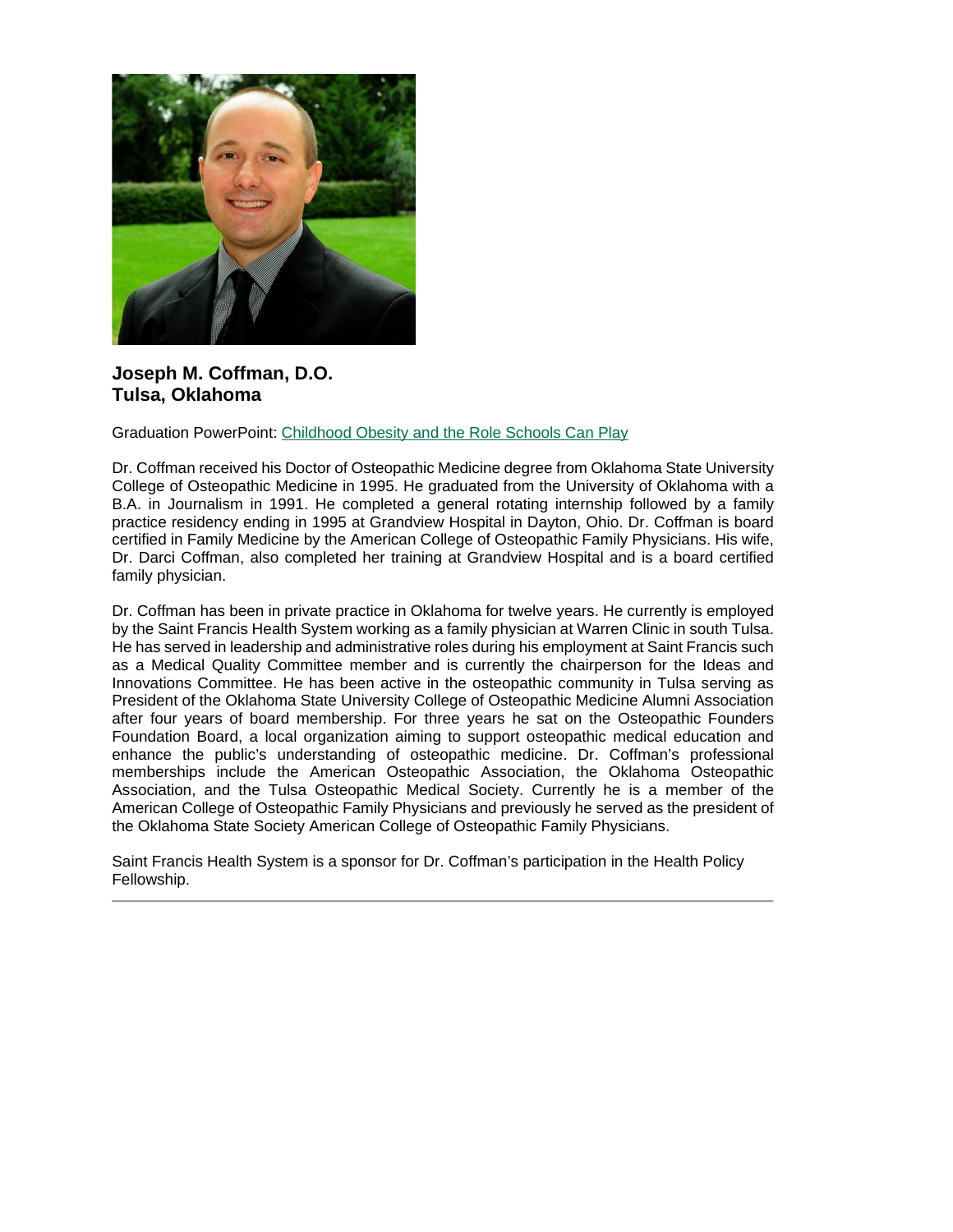

#### **Michele K. Dodman, D.O., MBA, FACOI Detroit, Michigan**

Graduation PowerPoint: [Mandating Communication within Accountable Care Organizations in](https://ohio.box.com/s/aidlfi8eetsx8lxib3r72u64bc86nf58)  [the Medicare Shared Savings Program](https://ohio.box.com/s/aidlfi8eetsx8lxib3r72u64bc86nf58)

Michele Dodman started her career in combat boots when she joined the army as a conscientious objector, and ended up in a combat support unit being trained as a medic. Upon discharge (honorable), she started over and entered Community College, since military credits didn't transfer to civilian colleges. She earned her doctorate in osteopathic medicine from University of New England in 1988 and earned an MBA in health care administration from Oakland University in 2001.

Upon completion of a rotating internship and an internal medicine residency in Lansing, Michigan, she worked a year as chief medical resident while waiting to begin her fellowship in gastroenterology. She studied hepatobiliary disease at the Royal Free hospital in London, England under the tutelage of Professor Dame Shelia Sherlock.

She served as director of the primary care ambulatory clerkship through Michigan State University working with third and fourth year medical students. During this time she earned two clinical fellowships in Clinical Teaching and Master Teacher through Michigan State University. She served as program director for internal medicine, and was the medical director of The Health Center, a multi-specialty resident clinic.

Currently she's a member of the senior leadership team at Henry Ford Macomb Hospital and serves as chair of the Medical Staff Quality Leadership Council, as well as chair of the internal medicine service line and director of the endoscopy department.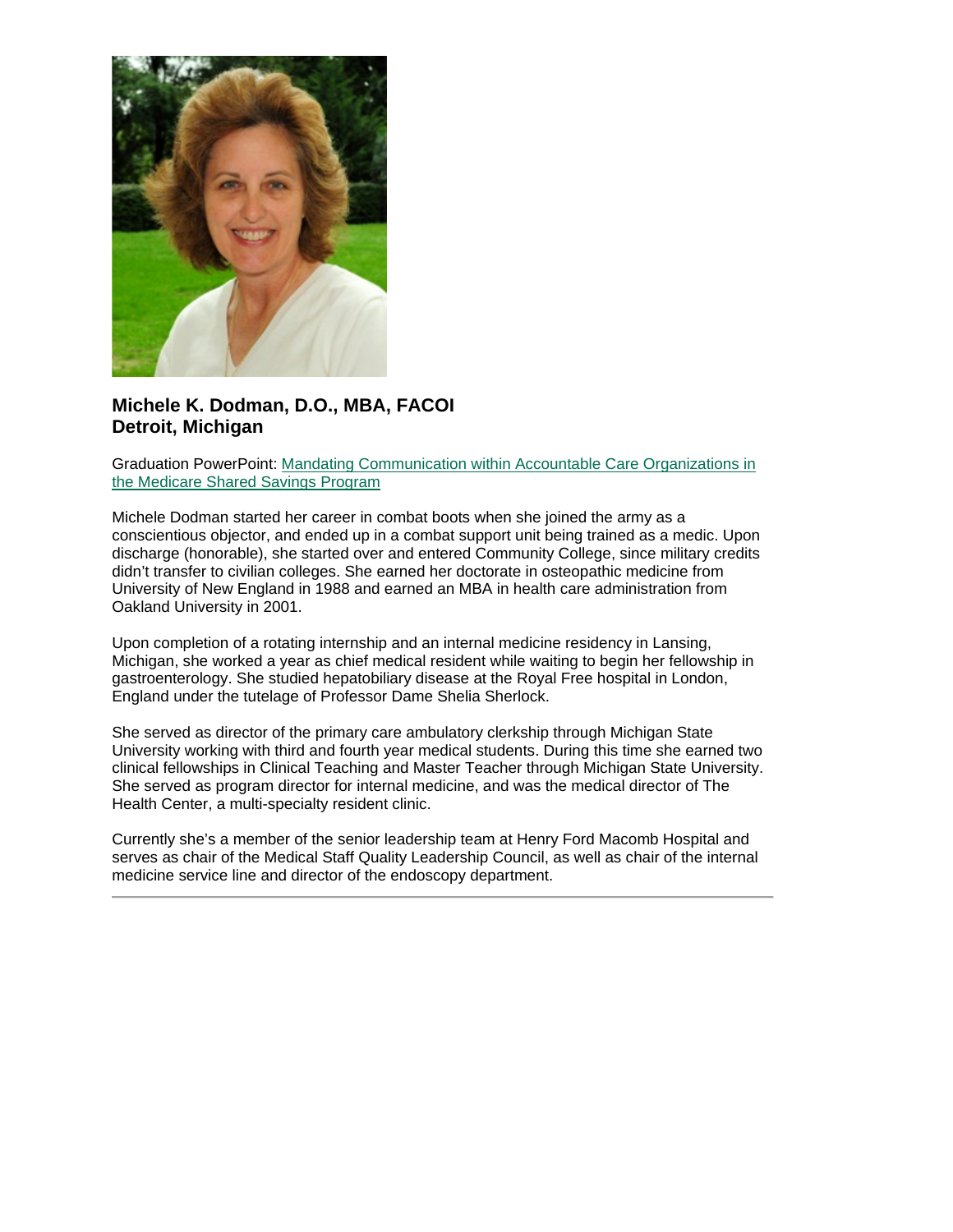

**Kathy M. Jackson, D.O., MA Washington, DC**

#### Graduation PowerPoint: [Increasing Access to Comprehensive Care for People with Severe](https://ohio.box.com/s/7qao10qs3zo9ijl9dx456x04n39jlq1u)  [Mental Illness](https://ohio.box.com/s/7qao10qs3zo9ijl9dx456x04n39jlq1u)

Dr. Jackson received her Doctor of Osteopathic Medicine from the Michigan State University College of Osteopathic Medicine (MSUCOM). She graduated from California State University-Dominguez Hills (CSUDH) with a Masters of Arts in Biology with an emphasis in Immunology. She earned a B.A. in biology from CSUDH and B.A. in Spanish from the University of Southern California. Dr. Jackson completed Disaster Response Training in the Ready Responder Program in the United States Public Health Service, and completed her Fellowship in Medical Education and Faculty Development from MSUCOM State Wide Campus System (SCS). She completed a Residency in Family Medicine MSUCOM/Ingham Medical Center, and Internship Henry Ford Bi-County Community Hospital. She is board certified in Family Medicine by the American Osteopathic Association.

Dr. Jackson practiced full time primary care for the nation's most vulnerable populations in the underserved areas of Detroit, the District of Columbia, southeastern Missouri, and eastern Tennessee, before serving as a Medical Advisor for the National Health Service Corps, Rockville, Maryland. She instructed Clinical Skills at MSUCOM and continues as Clinical Assistant Professor. Dr. Jackson serves as a LCDR in the United Stated Public Health Service and continues a limited clinical practice. She serves as a clinical physician in medical missions in Thailand.

Dr. Jackson is a member of the American Osteopathic Association (AOA), Commissioned Officers Association (COA), and Association Military Surgeons of the United States (AMSUS), Society of Teachers of Family Medicine, and American Academy of Family Physicians (AAFP).

She has served on the National Incident Response Team # 7 (IRCT #7) in the Command Center of the United Stated Public Health Service Emergency Service Function#8 (ESF#8) for Hurricanes Katrina, Wilma and Rita. She has served as Deputy to the Chief Medical officer of Assistant Secretary for Preparedness and Response (ASPAR) Hurricane IKE. She has earned the Outstanding Unit Service Award and Crisis Response Service Awards in 2006 and 2008.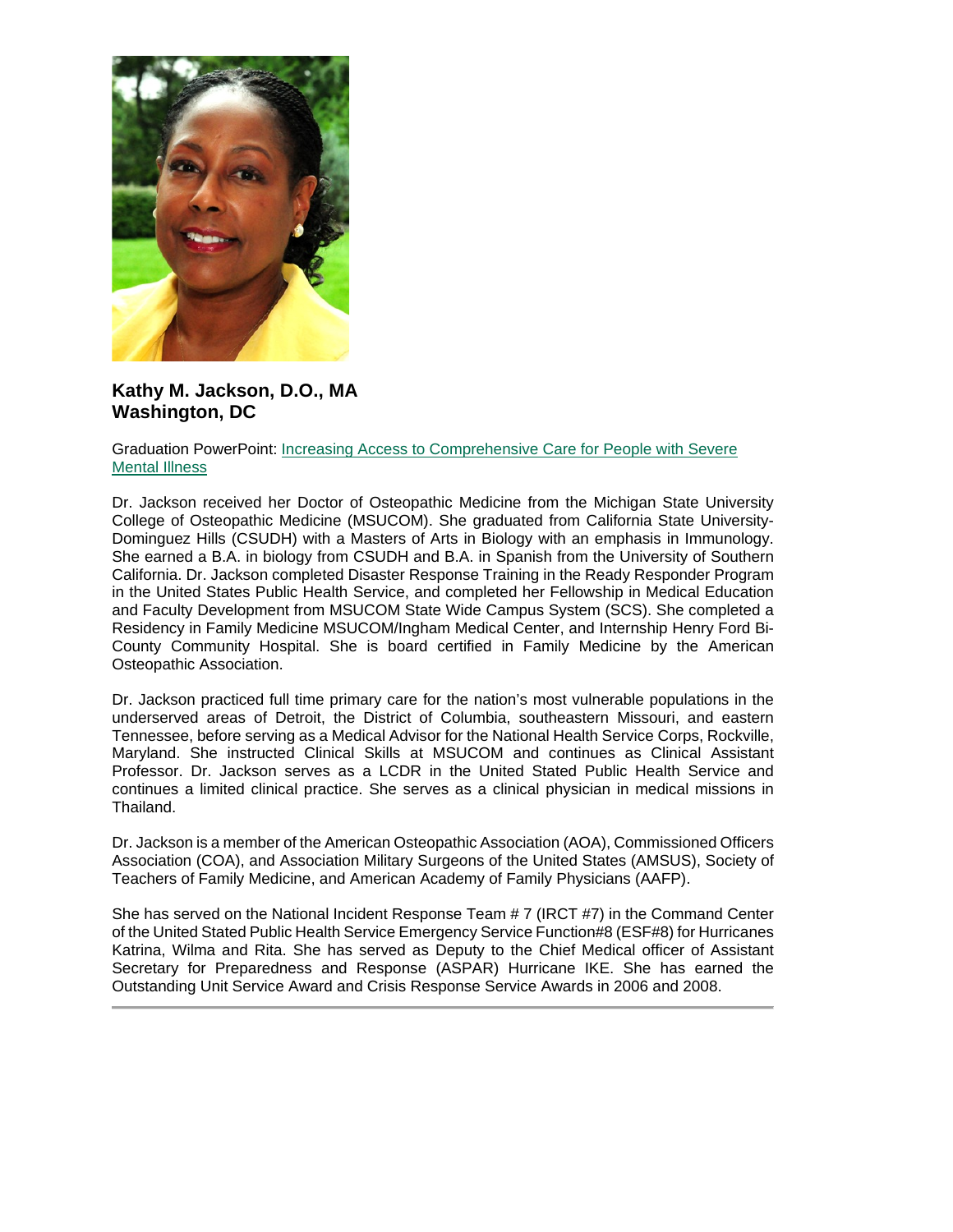

### **Jonathon R. Kirsch, D.O., AOBNMM Gilbert, Arizona**

Graduation PowerPoint: [Graduating Today for a Healthier Tomorrow: The Healthcare Impact of](https://ohio.box.com/s/pzyic4yrn5c9slyafld47uwa5ky959z3)  [Raising the Arizona Compulsory School Attendance Age to 18](https://ohio.box.com/s/pzyic4yrn5c9slyafld47uwa5ky959z3)

Dr. Kirsch received his Doctor of Osteopathic Medicine degree from the Kirksville College of Osteopathic Medicine in 1996. He graduated from the University of Wisconsin at Madison in 1990 with a B.S. in Zoology. He completed a one-year rotating internship at Midwestern University's Arizona - GME Consortium at Community Hospital Medical Center in Phoenix, Arizona. He completed a five-year practice track for board certification in 2003 and is board certified in Neuromusculoskeletal Medicine and Osteopathic Manipulative Medicine by the American Osteopathic Association. Dr. Kirsch was also board certified in Homeopathic Medicine by the Arizona Board of Homeopathic Medical Examiners in 1998.

Dr. Kirsch is a member of the American Osteopathic Association (AOA), the Arizona Osteopathic Medical Association (AOMA), the American Academy of Osteopathy (AAO), the Arizona Academy of Osteopathy, and the Cranial Academy. Dr. Kirsch has served on the AACOM Educational Council on Osteopathic Principles since 2006. He is an Alternate Delegate to the AOA House of Delegates from the state of Arizona, and served on the AOA Bureau of Osteopathic History and Identity. He has been involved with the Arizona Osteopathic Medical Association (AOMA) as a District President, and is a Member of the House of Delegates, Public Awareness Committee, Professional Education Committee, Political Action Committee, and is a Member-at-Large of the AOMA Board of Trustees. He is also a member of the board of the Arizona Chapter of the American Academy of Osteopathy (AZ-AAO).

Dr. Kirsch has held his current appointment as Assistant Professor and Director of Osteopathic Principles and Practice at A.T. Still University School of Osteopathic Medicine in Arizona since 2006. He began private practice in Neuromusculoskeletal Medicine and Osteopathic Manipulative Medicine in 1999 and practiced full time until 2006, maintaining a part time NMM/OMM practice to the present. He was a Staff Physician in Osteopathic Manipulative Medicine from at the Arizona Centers for Health and Medicine in Phoenix, Arizona, from 1997 to 1999.

The Arizona Osteopathic Medical Association sponsors Dr. Kirsch's participation in the Health Policy Fellowship.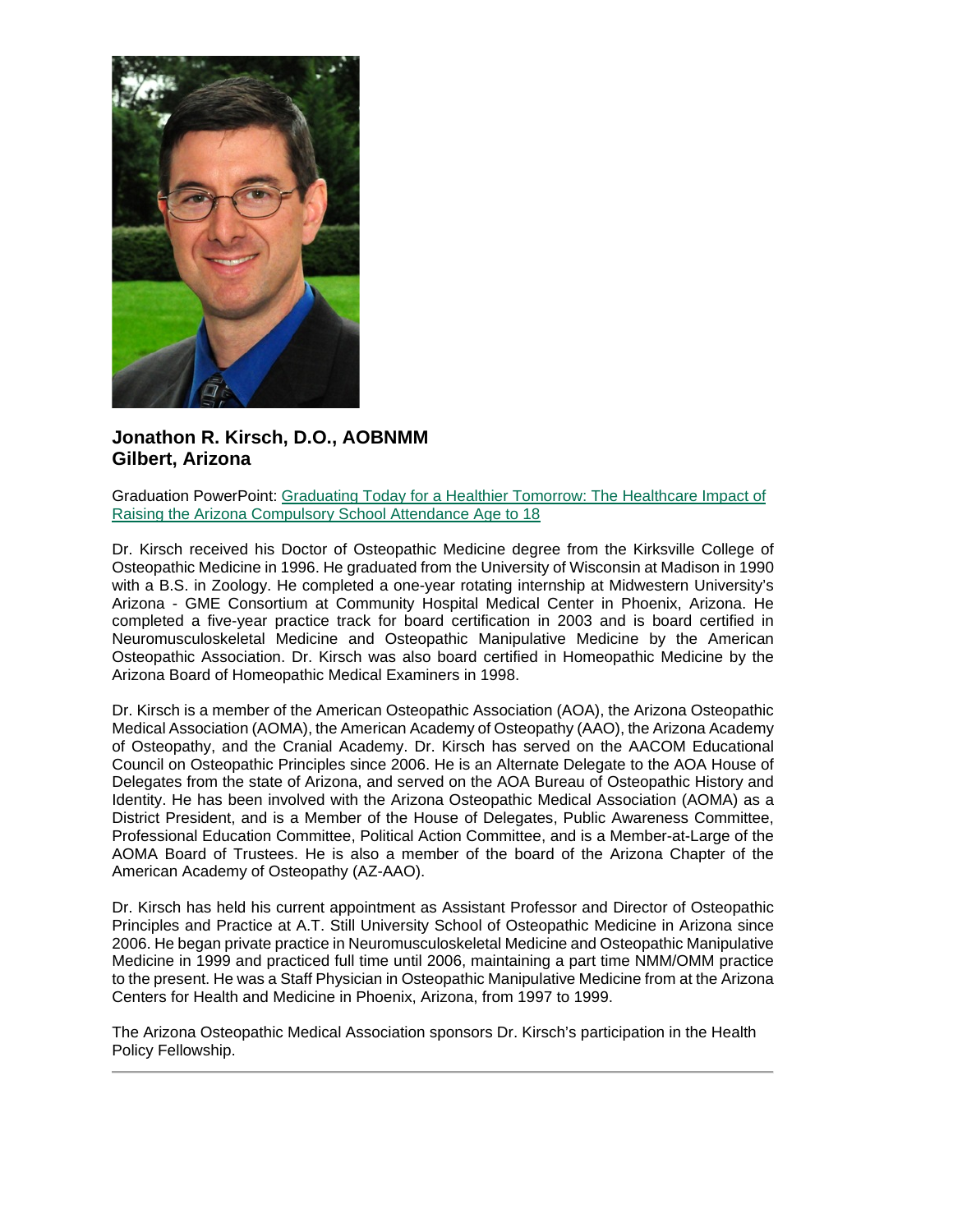

**Michelle R. Mendez, DO Jacksonville, FL**

**Graduation PowerPoint:** [Prescription Drug Overdose Death: What Impact Will Florida HB](https://ohio.box.com/s/0lh8vefedtk6c7c3nrgznegv7gsswnjj)  [7095 have on this Epidemic?](https://ohio.box.com/s/0lh8vefedtk6c7c3nrgznegv7gsswnjj)

Dr. Mendez was awarded her Doctor of Osteopathic Medicine degree in 1996 from Nova-Southeastern University College of Osteopathic Medicine. She completed a three-year residency in Family Medicine at the U.S. Naval Hospital, Jacksonville, FL. Her training was augmented by a two-year tour aboard the USS John F. Kennedy (CV 67), where she served as the General Medical Officer as well as the Women's Health Officer for a crew of over 5,000 men and women. She is Board Certified by the American Board of Family Medicine, having recently completed her first re-certification examination cycle.

She is currently in solo practice as the owner of Mendez Family Care, and employs two part time Nurse Practitioners to assist in providing full spectrum osteopathic family medicine in suburban Jacksonville. Before going solo in 2006, she was an employee physician of Family Medical Centers after a stint with Baptist Primary Care in Ponte Vedra Beach. She completed her military service in the U. S. Navy in 2003 after serving at Marine Corps Air Station, Iwakuni, Japan, in support of more than 3,000 active duty marines, family members and local citizens as an attending physician and a supervisory physician for eight flight surgeons and two General Medical Officers as well as a cadre of physician assistants and Independent Duty Corpsmen. She currently is also a Clinical Assistant Professor for the University of Alabama – Birmingham, and the University of North Florida's Nurse practitioner training programs, as well as a clinical preceptor for 3rd and 4th year Osteopathic Medical Students from NSU-COM and LECOM-Bradenton.

Dr. Mendez is the Past Chair of the AOA Council of New Physicians in Practice (the former Council of Young Physicians). She currently serves as the Chair of the Council of Women's Health Issues, Vice Chair of Council on Membership, member at large of the council on Governmental Affairs, and is a Key Contact Physician for the Florida Osteopathic Medical Association. She has served as a delegate to the AOA House of Delegates for the last four years and actively participates in DO Day on Capitol Hill as well as Osteopathic Medicine Day in Tallahassee, having served as a Clinic Physician for the Florida State Senate for the last two years.

The Florida Osteopathic Medical Association sponsors Dr. Mendez for the Health Policy Fellowship.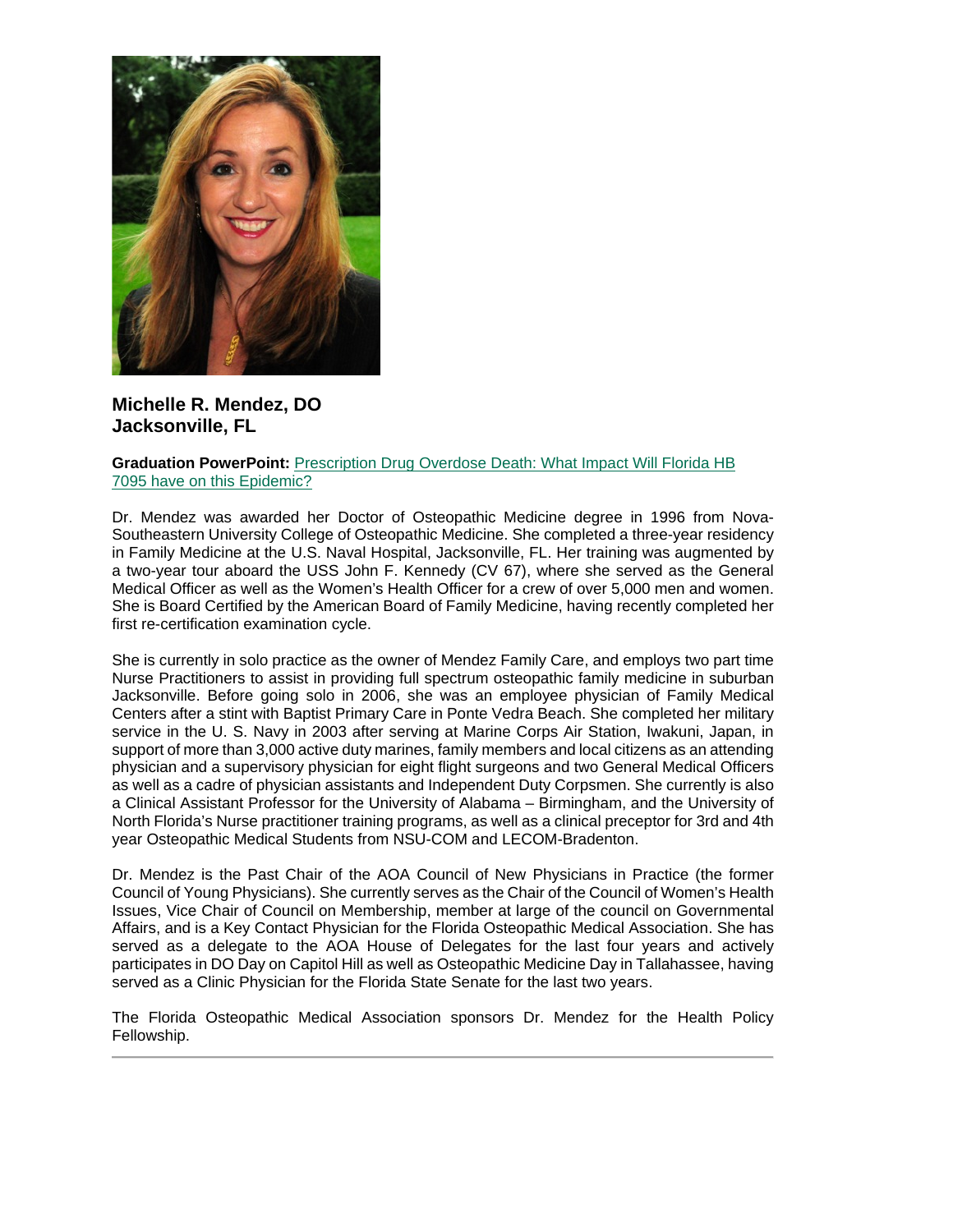

## **Moses T. Mukai, Jr., D.O., FACOG, FAOCOG Apple Valley, California**

#### **Graduation PowerPoint:** [Can Non-Physician Providers Give Quality Care, Increase Access](https://ohio.box.com/s/z7odvnaegf4pbjhff54jtg430xnfhdpd)  [and Lower the Cost of Primary Care?](https://ohio.box.com/s/z7odvnaegf4pbjhff54jtg430xnfhdpd)

Dr. Mukai graduated from Kirksville College of Osteopathic Medicine in 1980 with his Doctor of Osteopathic Medicine. He received his B.A. in biology from California State University, Fullerton in 1976. In 1981 he completed a one-year internship at Lettermen Army Medical Center. Residency was completed in 1986 at Madigan Army Medical Center. He also completed a fellowship in Female Pelvic Medicine and Reconstructive Surgery at Morristown Memorial Hospital in 2007. He is board certified in Obstetrics and Gynecology by the American Osteopathic Association and the American Board of Obstetrics and Gynecology.

He has practiced Obstetrics and Gynecology for over 24 years. During this time period he has served on the board of directors of a Domestic Violence shelter from 1992-1995. Dr. Mukai served as medical director of Healthy Beginnings, a midwifery group to care for complicated and uninsured pregnant women from 1995-1997. Due to this achievement he was awarded St. Mary Medical Center's Values in Action Award. He held the office of Secretary-Treasurer in 1998 and Vice-President in 1999 for Lincoln County Society in Tennessee. He also was voted outstanding instructor by the residents in Family Practice at Silas B. Hayes Army Community Hospital in 1988. During his residency he was awarded Outstanding Resident in Obstetrics and Gynecology Laparoscopy in 1986 and awarded Resident Paper in 1984 by American Association of Gynecologic Laparoscopist.

Dr. Mukai has finished his voluntary service to his country as a military doctor on active duty since 9/11. He is now the President of St. Mary Specialty Clinic in Apple Valley, CA. During his time in the US Army he was the Assistant Chief in the Department of Obstetrics and Gynecology and Division Chief of Urogynecologist at Ft. Bragg, North Carolina. During a sixth month voluntary assignment, he served as Deputy Commander of Clinical Serves at Ft. Mc Coy, Wisconsin. Prior to the Army sending Dr. Mukai to his Urogynecolgy fellowship, he served in Mosul, Iraq, in charge of an Aide Station where a suicide bomber attacked the dining facility in his camp. He treated over fifty causalities that day. Prior to his assignment to Mosul, Iraq with the 1/25th Stryker Brigade he was part of the teaching staff at Madigan Army Medical Center. Before 9/11 Dr. Mukai practiced obstetrics and gynecology in Waupun, Wisconsin; Fayetteville, Tennessee; and Apple Valley, California. He has been a member of the Osteopathic Association for over thirty years and a member of the American College of Obstetrics and Gynecology for over twenty-five years. He is a member of American Osteopathic College of Obstetrics and Gynecology, a member of the American Association of Gynecologic Laparoscopists, and American Urogynecologic Society.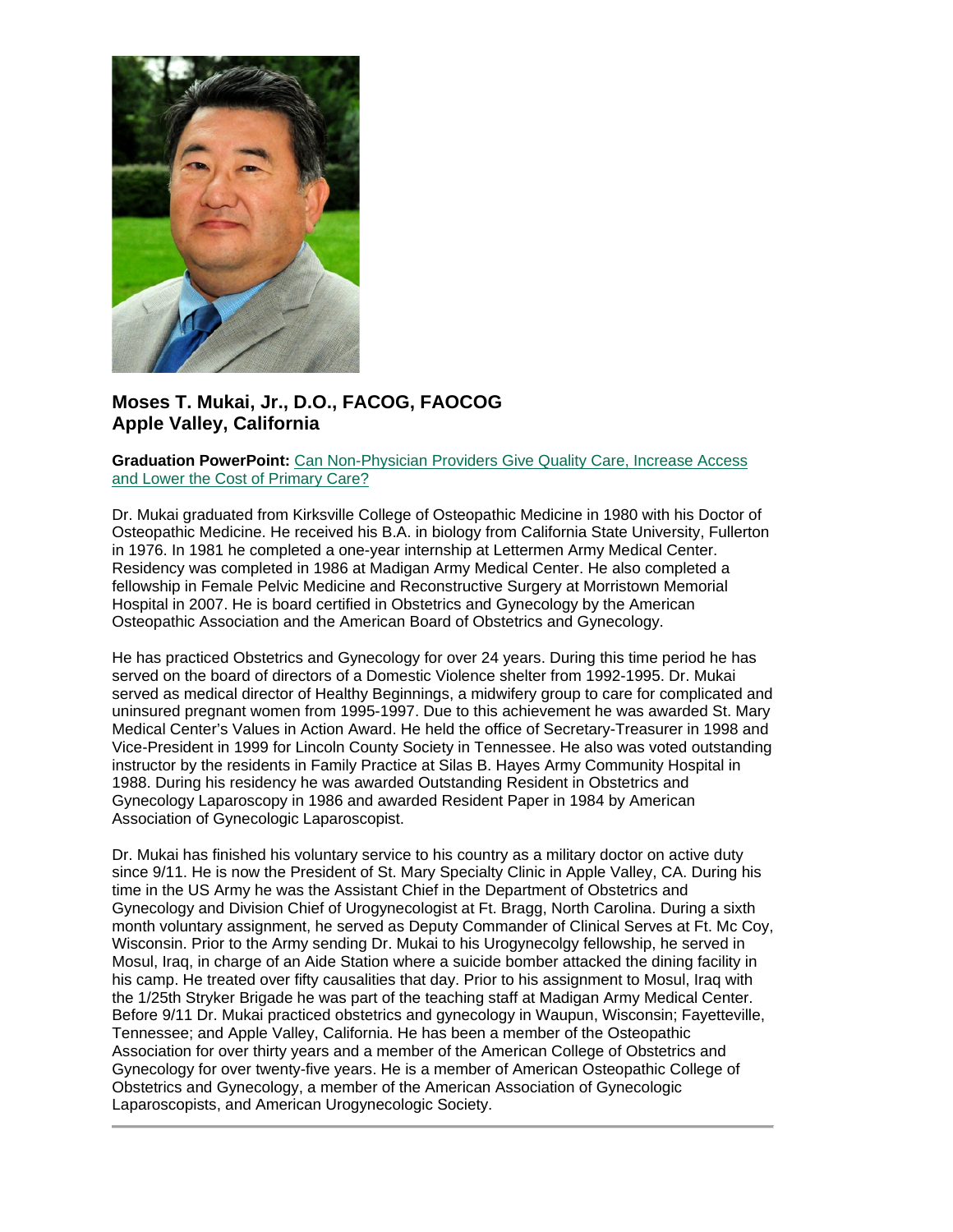

## **Robert P. Schneider, D.O., FAAFP Kirksville, Missouri**

#### **Graduation PowerPoint:** [Increasing Access to Dental Care](https://ohio.box.com/s/j84nowom2z0kpzy4y9ytmll0b0stae09)

Dr. Schneider received his Doctor of Osteopathic Medicine degree from the Kirksville College of Osteopathic Medicine in 1991. He graduated from the Lindenwood Colleges in 1976 with a B.S.in Psychology and in 1978 with a B.S. in Health Administration. He graduated from St. Louis University in 1980 with a Certificate from the Physician Assistant Program. He completed a oneyear rotating internship at Still Regional Medical Center (now Capitol Regional Medical Center) in 1992. He then completed six months as a surgical resident at Des Moines General Hospital (now a skilled nursing facility nursing home) in 1992. He finished a Family Medicine Residency at Blessing Hospital in 1995 before opening a practice in Memphis, Missouri. He is board certified in Family Medicine by the American Board of Family Medicine. He is a Fellow of the American Academy of Family Practice.

Dr. Schneider is a member of the American Osteopathic Association, the American College of Osteopathic Family Physicians, and the Missouri Society of the American College of Osteopathic Family Physicians. He is also a member of the American Academy of Family Physicians, the Missouri Academy of Family Physicians, and is a Director at large for the (MAFP) and a member of the Education Commission. He is a member of the American Association of Primary Care Endoscopy and the American College of Physician Executives. He is also a board member of the Kirksville Osteopathic Alumni Association and is on the executive board of the Heartland Physicians Corporation (a local IPA).He serves as a Campus Group Advisor at KCOM for Sigma Sigma Phi and the Christian Medical and Dental Association.

Dr. Schneider was a Physician Assistant in St. Louis, Missouri at the Venereal Disease Prevention and Control Clinic, and in Vermillion, South Dakota, at the Student Health Service for a total of seven years before beginning medical school. After completing his Family Medicine residency, he began a practice in Memphis, Missouri. He was involved in the full scope of Family Practice for thirteen years. He spent the next year practicing in New Zealand for Global Medical Services. He has returned to his alma mater (KCOM) as an Assistant Professor in OMM, faculty in the Family Medicine residency, and Medical Director of the Gutensohn Clinic Associates.

ATSU-KCOM Class of 2013 has voted Robert Schneider, D.O., FAAFP, the winner of this year's **Leonard Tow Humanism in Teaching Award** presented by the Arnold P. Gold Foundation.